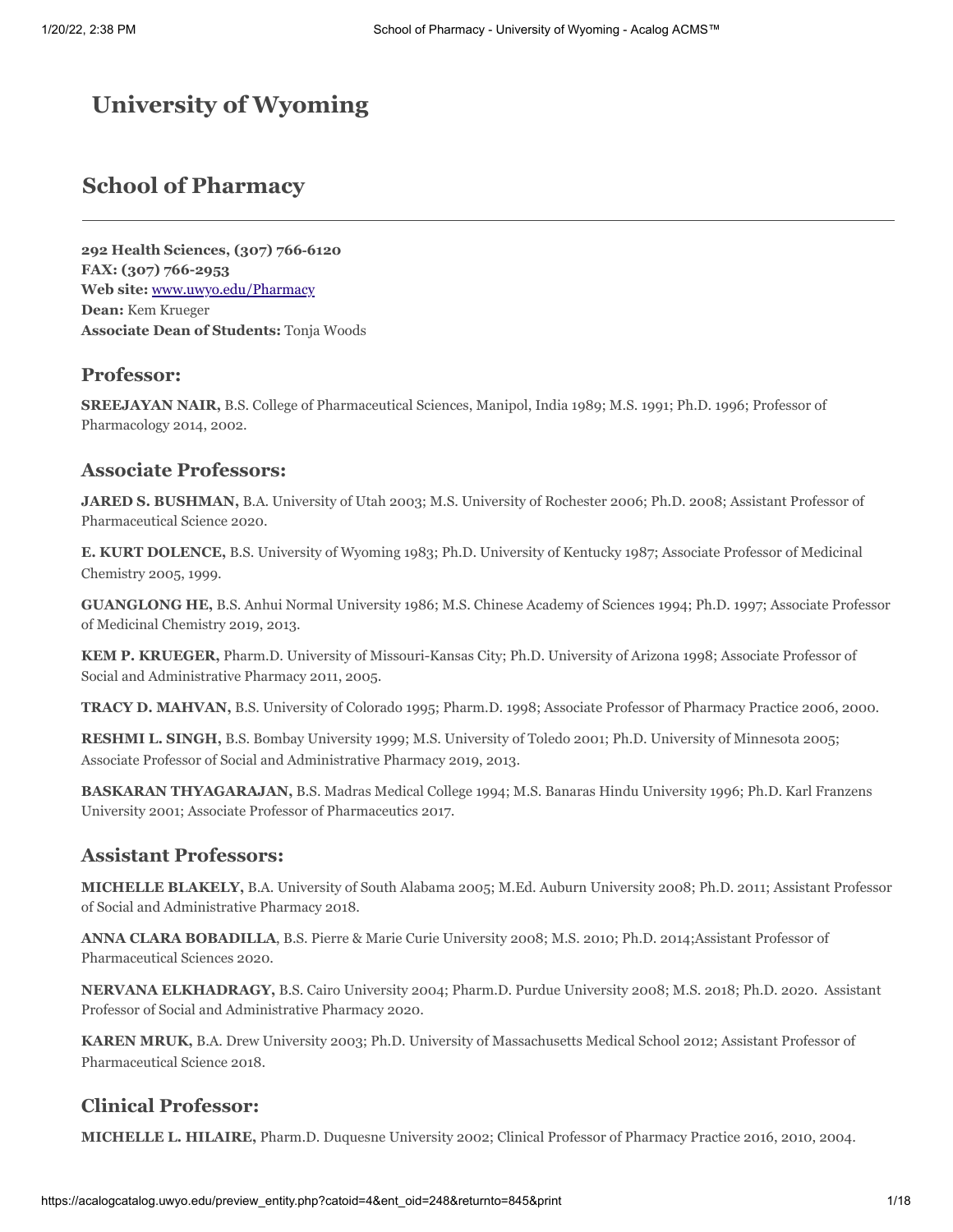**JAMIE R. HORNECKER,** B.S. Texas Tech University 1999; Pharm.D. University of Wyoming 2003; Clinical Professor of Pharmacy Practice 2012, 2005.

# **Clinical Associate Professors:**

**LAUREN BIEHLE,** Pharm.D. University of Georgia 2010; Clinical Associate Professor 2020.

**BECKY S. LINN,** B.A. University of Wyoming 1997; Pharm.D. 2002; Clinical Associate Professor 2020.

**JANELLE L. KRUEGER,** B.S. University of Wyoming 1992; M.S. University of Kansas 1997; Clinical Associate Professor of Pharmacy Practice 2013, 2005.

**ALLISON M. MANN,** B.S. University of Colorado Boulder 2004; Pharm.D. University of Colorado Denver 2009; Clinical Associate Professor of Pharmacy Practice 2020.

**LEENA D. MYRAN,** B.S. University of Wyoming 2000; Pharm.D. 2012; Clinical Associate Professor of Pharmacy Practice 2020.

**JEREMY VANDIVER,** B.A. University of Colorado 2006; Pharm.D. University of Colorado 2010; Clinical Associate Professor 2020.

**TONJA M. WOODS,** Pharm.D. University of Wyoming 2002; Clinical Associate Professor of Pharmacy Practice 2009, 2003.

# **Clinical Assistant Professors:**

**JED DOXTATER,** B.S. University of Montana 2006; M.S. University of North Dakota 2013; Clinical Assistant Professor 2015.

**ALIVN OUNG,** Pharm.D. MCPHS University 2014; Clinical Assistant Professor 2016.

**JESSICA PAPKE,** PharmD, University of Wyoming 2017; Clinical Assistant Professor 2020.

### **Assistant Lecturers:**

**ANTOINETTE K. BROWN,** B.S. University of Wyoming 1992; Assistant Lecturer 2013.

**DAVID C. BRUCH,** B.S. University of Wyoming 1998; Pharm.D. 2010; Assistant Lecturer 2012.

**CHARLIE P. CRUZ,** B.S. Lorma Colleges 1998; M.A. Don Mariano Marcos Memorial State University 2003; M.S. Lyceum of the Philippines University Batangas 2016; Ph.D. Saint Louis College 2014; Assistant Lecturer of Medical Laboratory Science 2016.

## **Drug Information Director:**

**MELISSA L. HUNTER,** B.S. University of Wyoming 2000; Pharm.D. 2004; Associate Research Scientist 2013, 2007.

### **Professors Emeriti:**

Emery Brunett, Ph.D. Bruce W. Culver, Ph.D. Linda Gore Martin, Pharm.D. Kenneth F. Nelson, Ph.D. Robert B. Nelson, Ph.D. Robert D. Scalley, Pharm.D. Beverly, Sullivan, Pharm.D. M. Glaucia Teixeira, Ph.D. Weeranuj Yamreudeewong, Pharm.D.

### **Deans Emeriti:**

John H. Vandel, B.S. Pharmacy Linda Gore Martin, Pharm.D.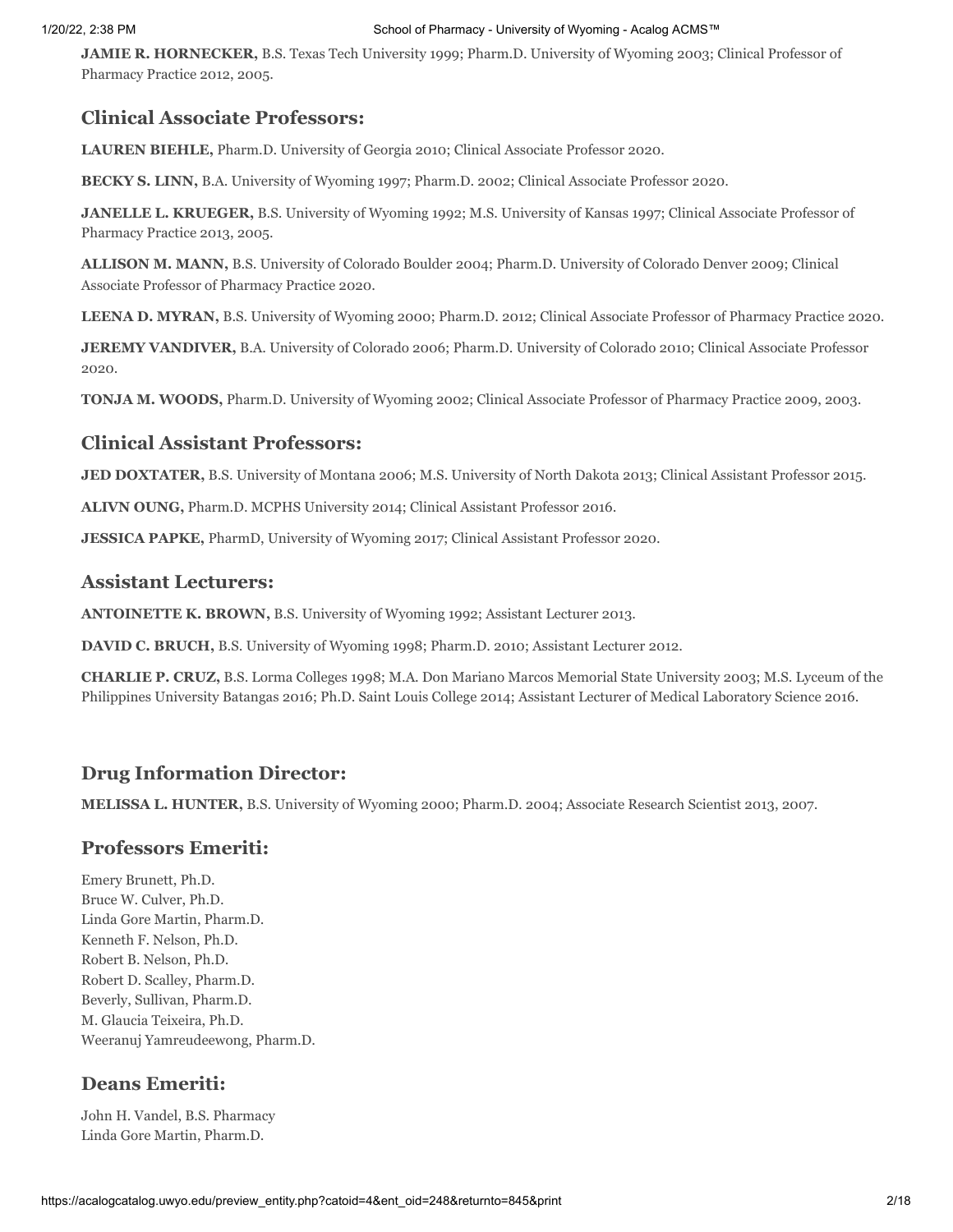# **Vision, Mission and Values**

### **Vision**

The University of Wyoming School of Pharmacy will be nationally recognized for innovative teaching research, teaching and pharmacy practice that develops scholar-practitioners and substantively enhances the health and well-being of the communities we serve.

# **Mission**

The University of Wyoming School of Pharmacy exists to advance the educational and professional development of our students, generate and translate scientific findings into meaningful innovations in healthcare, and positively impact the health and well-being of the communities we serve. We accomplish this through:

- Innovative, interdisciplinary, and interprofessional programs that integrate teaching research, teaching and pharmacy practice
- The development of scholar practitioners capable of ethically leading and embracing change and substantively enhancing health outcomes
- Individualized, faculty-led student educational experiences

As a result, we will attract, recognize and retain the very best students, faculty and staff to drive the success of the School.

# **Statement of Values**

The UW School of Pharmacy community is committed to supporting and promoting individual and collective excellence in teaching, research, service and pharmacy practice. We value responsibility, compassion, respect, and integrity in all endeavors.

# **Learning Outcomes**

The University of Wyoming adheres to the American Association of Colleges of Pharmacy Center for Advancement of Pharmaceutical Education (CAPE) educational outcomes 2013. This multipage document (and its supplements) can be accessed at [www.aacp.org](http://www.aacp.org/). The school has outlined student/curriculum learning outcomes; these are available on the school website.

# **Student/Faculty Relations**

The faculty and staff at the School of Pharmacy treat students as adults and expect appropriate behavior as beginning professionals. The School of Pharmacy recognizes that the profession of pharmacy demands of its members the utmost degree of professional competence, ethical behavior, and integrity. Upon enrolling at the University of Wyoming SOP and at the start of each academic year, all students will sign a pledge acknowledging that they have received and read the current Honor Code and that they have made a personal commitment to uphold the code and abide by its principles. Similarly, the School of Pharmacy Professionalism Policy for faculty and staff is built on the foundation of respect for others, personal responsibility, the creation and maintenance of trust, and honesty and truthfulness. The administration, faculty, staff, students, and alumni of the School of Pharmacy at the University of Wyoming should strive to set an example of ethical leadership and professional behavior as those traits are essential for good social and business interactions.

# **Accreditation and Membership**

In Wyoming, as in most other states, one requirement for examination and registration as a pharmacist is graduation from an accredited entry-level professional program at a school or college of pharmacy. The Accreditation Council for Pharmacy Education (ACPE), the national accrediting agency for pharmacy, accredits pharmacy degree programs.

The Doctor of Pharmacy program at UW was most recently accredited in 2020 following an on-site evaluation by the ACPE in October 2020. Verification of current accreditation status may be made by: a) contacting the Dean's Office, School of Pharmacy; b) connecting to [www.uwyo.edu/pharmacy/](http://www.uwyo.edu/pharmacy/); c) contacting the Accreditation Council for Pharmacy Education (190 South LaSalle Street, suite 2850 Chicago IL 60603, (312) 664-3575; [cinfo@acpe-accredit.org\)](mailto:cinfo@acpe-accredit.org) or d) by checking the latest Annual Directory of Accredited Professional Programs published by ACPE.

The school is a member of the American Association of Colleges of Pharmacy and adheres to its educational standards.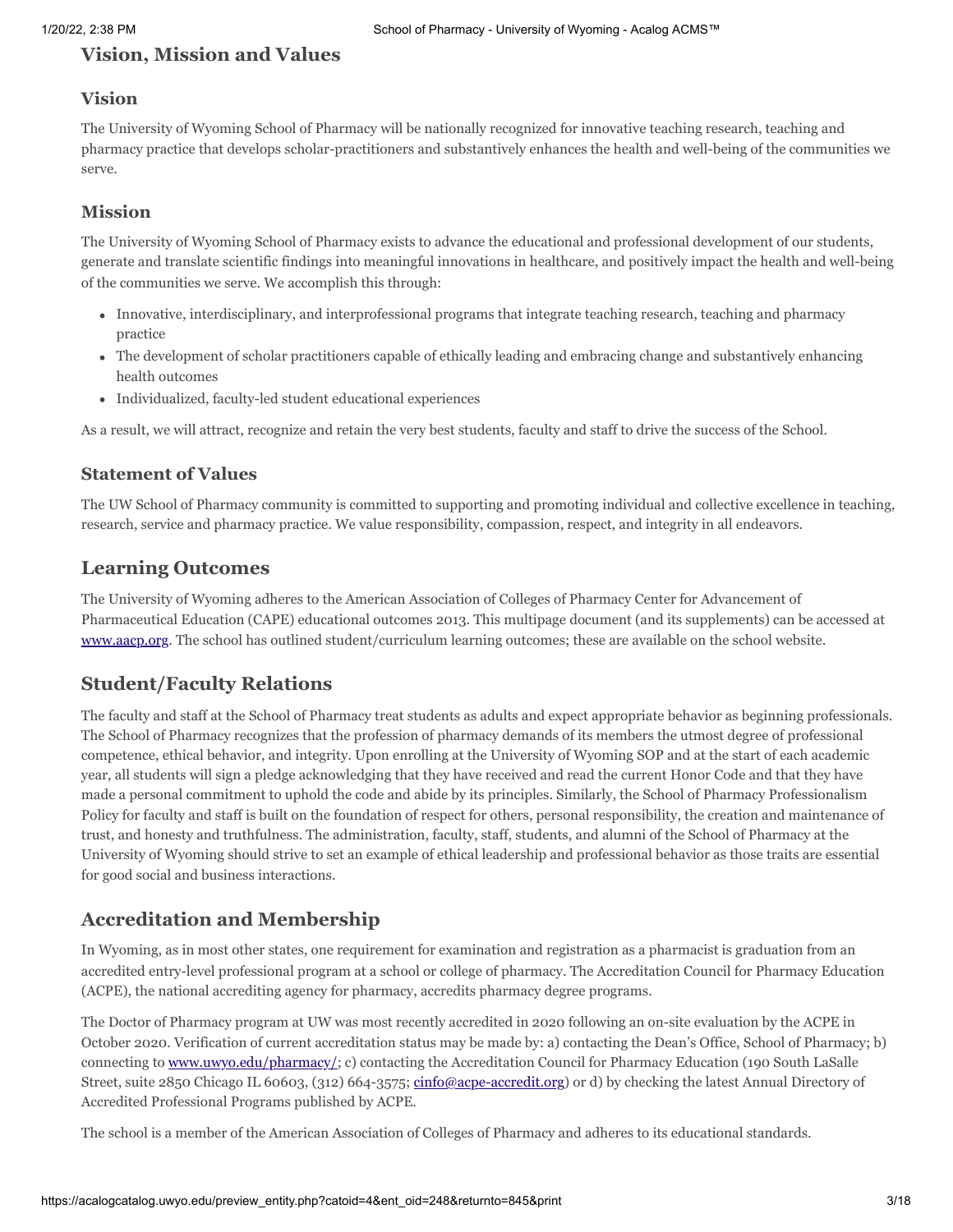# **Preprofessional Program and Requirements**

Applicants for the professional program in pharmacy must complete preprofessional requirements before they can be admitted. Usually, two academic years totaling 72 credit hours (which may include summer and J-Term semesters) is required to complete preprofessional requirements.

All preprofessional coursework must be completed by the end of the spring semester prior to matriculation in the professional program.

Graduates of fully accredited high schools may be admitted to the preprofessional program with a math placement score of 3 or an ACT math score of 23.

# **Preprofessional Program (PPCY)**

# **Required Curriculum**

- CHEM1020 General Chemistry I Credits: 4
- CHEM1030 General Chemistry II Credits: 4
- LIFE1010 General Biology Credits: 4
- LIFE2022 Animal Biology Credits: 4
- MATH2200 Calculus I Credits: 4
- STAT2050 Fundamentals of Statistics Credits: 4
- CHEM2420 Organic Chemistry I Credits: 4
- CHEM2440 Organic Chemistry II Credits: 4
- KIN2040 Human Anatomy Credits: 3
- KIN2041 Human Anatomy Laboratory Credits: 1
- MOLB2021 General Microbiology Credits: 4
- MOLB3610 Principles of Biochemistry Credits: 4
- ZOO3115 Human Systems Physiology Credits: 4
- General Electives (6 credits total)

# **USP Requirement**

Students entering the university in the preprofessional program must fulfill University Studies Program (USP) requirements. The School of Pharmacy is committed to ensuring graduates are educated individuals with a broad general education as well as professional knowledge and skills. This general education component is achieved by completion of the University Studies Program requirement. The USP-C3 requirement is fulfilled in the professional doctoral program. Each student, both professional and preprofessional, is assigned an adviser to assist him or her in making appropriate academic choices.

# **Professional Doctoral Program**

### **Admission**

Admission to the professional program leading to the entry-level Pharm. D. degree is limited to 52 students per year and is highly competitive. Admission is granted by the School of Pharmacy Dean upon the advice of the School of Pharmacy Admissions Committee. Students can apply to the professional program as freshman via the Pharmacy Early Assurance program. All students applying to the UW School of Pharmacy must use the PharmCAS application ([www.pharmcas.org](http://www.pharmcas.org/)) process. All materials (PCAT scores, and Letters of Recommendation) are submitted to UW using this service. The School of Pharmacy requires no supplemental application. Students granted admission to the professional program will have to pay a one-time, non-refundable, seat fee to guarantee their placement into the entering class. In addition students will be required to complete any immunizations necessary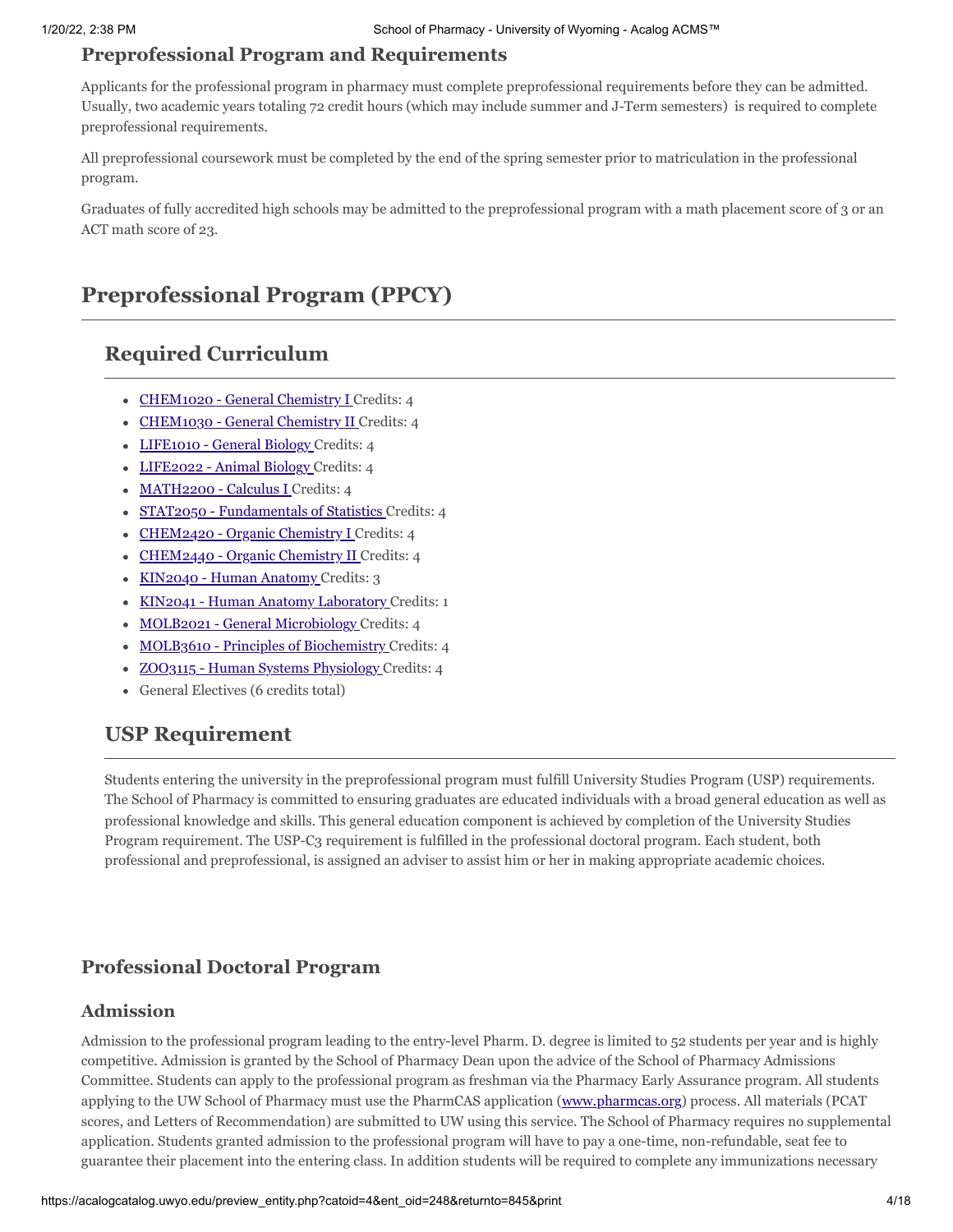for experiential rotations. As part of a College of Health Sciences requirement students are also expected to complete and pass a background check prior to final admission to the professional program.

Students must meet, with or without accommodation, specified requirements. The School of Pharmacy's Technical Standards can be found at [http://www.uwyo.edu/pharmacy/\\_files/documents/admin/uwsop-technical-stds-3-2013.pdf](http://www.uwyo.edu/pharmacy/_files/documents/admin/uwsop-technical-stds-3-2013.pdf).

The School of Pharmacy provides opportunities to ensure that our students have co-curricular experiences in both our didactic and experiential program. Providing options for students that are co-curricular allows students to choose activities that interest them and will allow them to grow as future health professionals. A portion of co-curricular activities throughout the degree program will be required and assessed.

Students at the University of Wyoming SOP are immersed in interprofessional education opportunities during all years of the professional program. Interprofessional education provides experiences for Pharm.D. students to collaborate and share knowledge with learners in other health sciences disciplines, which fosters readiness for working in team-based care environments in their future careers.

# **Program of Study**

## **Requirements for Graduation**

The degree of Doctor of Pharmacy (Pharm.D.) is granted upon satisfactory completion of 146 hours in the professional curriculum in accordance to the school's academic standards and the fulfillment of the general university requirements. Transfer students who have previous professional pharmacy credits accepted as partial completion of residence work may not earn a degree from this university for less than 30 semester hours of resident credit in the professional program of this School of Pharmacy over a minimum of two resident semesters.

## **Graduation with Honors**

The University of Wyoming School of Pharmacy is authorized to grant honors for academic excellence. A Doctor of Pharmacy with honors designation is awarded by the University of Wyoming to students who graduate with exceptional scholarship in Pharmacy.

Exceptional scholarship in pharmacy is defined as a student who is on track to graduate with their class from the University of Wyoming School of Pharmacy and is in the top 5% of their class based on their pharmacy GPA (as assessed at the end of the fall semester of the P4 year). The Pharmacy GPA is calculated on the basis of required professional pharmacy curriculum coursework and excludes required or selected elective hours. The honors distinction must be approved by a School of Pharmacy faculty vote.

# **Academic Honesty and Professional Conduct**

Students admitted to the professional program are required to participate and sign the University of Wyoming School of Pharmacy Honor Code. Failure to sign the honor code will result in a withdrawal of admission offer or termination from the professional program.

# **Academic Standards for Progression and Graduation**

The course of study in the School of Pharmacy (SOP) is four academic years leading to a Doctor of Pharmacy degree (PharmD). The required professional coursework is organized in a prescribed, non-negotiable, sequential manner. All students have a Pdesignation identifying their year in the program (P1, P2, P3, P4). Required professional courses (PHCY courses) from any national or international pharmacy programs will not be applied to the UW PharmD degree. The student may petition that coursework to be applied to the program but must replace those credit hours with additional elective courses. Courses taken as S/U, including electives, are usually considered unacceptable in fulfilling program requirements. Auditing courses for the PharmD degree is not allowed.

The academic standards herein described are expected to be followed by all students admitted to the professional program. Any violation will constitute grounds for probation or termination from the professional program and will delay progression towards advanced coursework. Probation is a period of time in which the student is allowed to continue in the program under supervision. Students that do not meet academic standards and are placed on probation will have to submit a petition that includes an individualized plan of study for the next semester. This plan must be developed by the student in agreement with and signed by the academic advisor. The petition will be reviewed by the Student Affairs Committee (SAC), which will send a recommendation to the Dean for approval or denial. A leave of absence may be necessary in cases where poor academic performance is due to a medical or personal hardship. The student may appeal sanctions related to violations of the academic standards and decisions that result in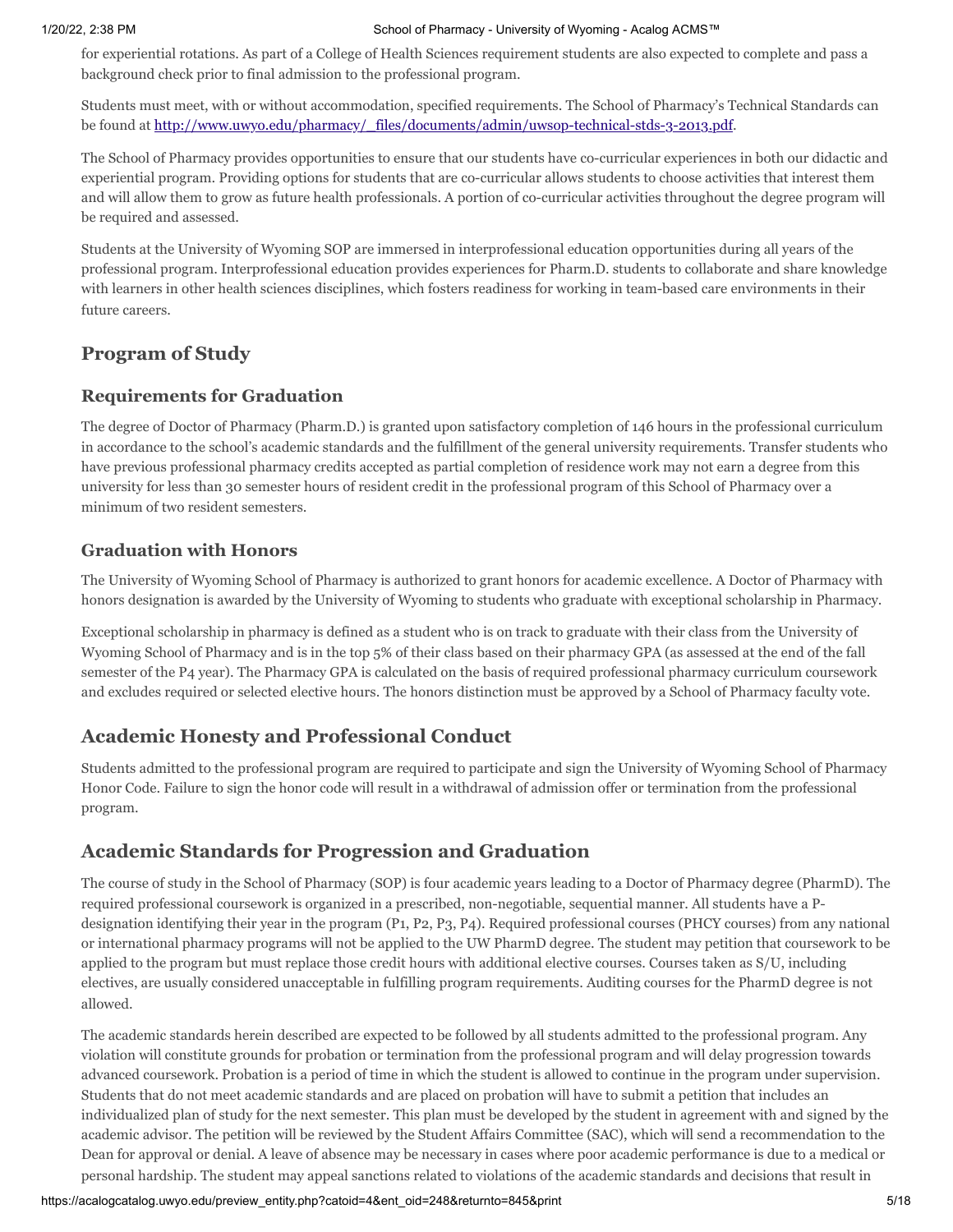probation and termination in the program. Appeals start at the School level, followed by College and University levels, according to policy.

# **Academic Standards**

- 1. A grade of D or lower, or course withdrawal, in any required course of the professional program constitutes failure to progress toward the PharmD degree and result in probation.
- 2. A grade of D or lower, in any elective course of the professional program constitutes failure to progress toward the PharmD degree and result in probation.
- 3. Students must earn a GPA of 2.000 or better in both University coursework and professional program courses each semester and cumulatively.
- 4. Students must be considered full time with coursework applicable to the pharmacy degree during each semester while in good standing.
- 5. Incomplete coursework must be completed prior to progression into the next academic semester and will halt progression in experiential coursework.
- 6. Students who earn a D or lower in any experiential coursework will have their rotation sequence halted.
- 7. A course taken in the professional pharmacy program course can be repeated only once.
- 8. A maximum of three required courses are allowed to be repeated during the degree program.
- 9. Failure to meet any academic standards for two semesters (not necessarily consecutive) in didactic and/or experiential coursework results in automatic termination from the professional program.
- 10. Failure of two experiential courses, not necessarily consecutive, results in termination from the professional program.

# **Elective Credits Policy**

The purpose of electives at the School of Pharmacy (SOP) is to complement the pharmacy curriculum, expand knowledge within a specific pharmacy discipline and to ensure completion of the general liberal arts education of the University of Wyoming. Therefore, the following policies have been approved by the faculty for the Doctor of Pharmacy professional program (thereafter, Program).

- 1. As published in the University Catalog and SOP students are required to complete a minimum number of electives, specific for the student's year of matriculation into the Program. This number may vary and may be modified as adjustments are made to the professional curriculum to comply with accreditation standards. Students will be made aware of this number during initial orientation into the Program and kept informed of any changes during their stay in the academic program.
- 2. Students must take elective courses to satisfy first the requirements of the University Studies Program (thereafter, USP) and then complete the remaining required electives credits as general elective coursework (Program-approved required number of elective hours).
- 3. Students are required to complete all USP requirements even if they exceed the minimum number of elective hours initially defined in their Program in order to graduate from UW.
- 4. Transfer or online courses from other accredited institutions may be honored as elective credits toward the Program. Students are solely responsible to have all transcripts from other schools sent to the University and make sure that the Director of Student Services and advisors are aware of any transfer work in the professional program.
- 5. All required hours (including electives) must be completed by students before progressing into the P4 rotation year. Students will not be allowed to progress toward the 4th year rotations if university studies requirements were not fulfilled.
- 6. Students shall not take electives as Satisfactory/ Unsatisfactory (S/U) credit.
- 7. All courses taken in the preprofessional program or to fulfill requirements in a previous degree cannot be retaken to count as elective hours in the Program. In addition, students cannot use previously taken credit (prior to the professional program) as elective credit in the professional program.
- 8. Credit by exam through the Foreign Languages Dept. will not be accepted as fulfillment of elective requirements in the Program. However, it is a student's right to earn credit by exam for Wyoming History and Government, while receiving elective credits toward the Program and fulfilling USP requirements.
- 9. For procedures and handling of all exceptions to these policies, the students should consult the student handbook, the pharmacy student Share Point site, the SOP website, or check with the Director of Pharmacy Student Services or the Associate Dean of Students.

# **Curriculum**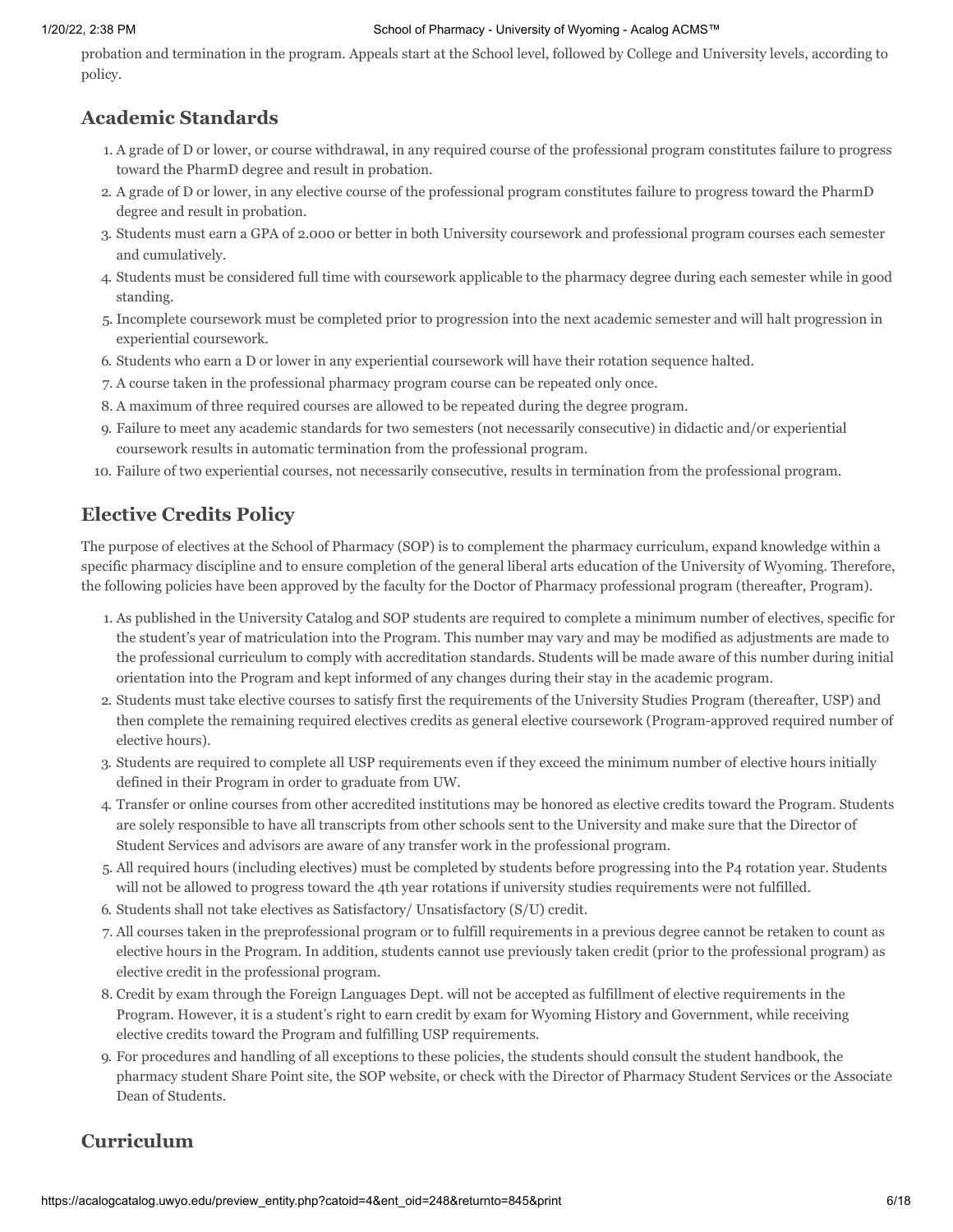The School of Pharmacy offers only the four-year curriculum leading to the Doctor of Pharmacy (Pharm.D.) degree. In order to keep abreast with changes in pharmaceutical education, the following curriculum is subject to change or modification as required by the accrediting agency. Students should be aware that changes must be expected and they will be included in their academic program. The School of Pharmacy does not plan to change graduation requirements inadvertently, but does reserve the right to change any provisions or requirement deemed necessary at any time within the student's term of residence. Students should note that classes are usually scheduled Monday through Friday, but may include some evening and weekend coursework. Required coursework including exams, experiential activities, presentations, etc. may take place outside the scheduled class period.

# **Pharmacy, Pharm.D.**

The School of Pharmacy offers only the four-year curriculum leading to the Doctor of Pharmacy (Pharm.D.) degree.

In order to keep abreast with changes in pharmaceutical education, the following curriculum is subject to change or modification as required by the accrediting agency. Students should be aware that changes must be expected and they will be included in their academic program. The School of Pharmacy does not plan to change graduation requirements inadvertently, but does reserve the right to change any provisions or requirement deemed necessary at any time within the student's term of residence. Students should note that classes are usually scheduled Monday through Friday, but may include some evening and weekend coursework. Required coursework including exams, experiential activities, presentations, etc. may take place outside the scheduled class period.

# **Required Curriculum**

- ZOO4125 Integrative Physiology Credits: 5
- PHCY6100 Dose Form Design Credits: 4
- PHCY6106 Pharmaceutical Calculations Credits: 2
- PHCY6110 Medicinal and Natural Products Chemistry I Credits: 3
- PHCY6140 Introduction to Social Administrative Pharmacy Credits: 2
- PHCY6160 Pharmacist Skills I Credits: 1
- PHCY6102 Biopharmaceutics and Pharmacokinetics Credits: 4
- PHCY6111 Medicinal and Natural Products Chemistry II Credits: 3
- PHCY6120 Advanced Pathophysiology Credits: 3
- PHCY6151 Pharmacy Practice Credits: 2
- PHCY6152 Therapeutics I Credits: 3
- PHCY6161 Pharmacist Skills II Credits: 1
- PHCY6170 Introductory Pharmacy Practice Experience-IPPE1 Credits: 1
- PHCY6480 Introduction to Community Pharmacy Practice Credits: 4
- PHCY6482 Introduction to Hospital Pharmacy Practice Credits: 4
- PHCY6215 Medicinal and Natural Products Chemistry III Credits: 3
- PHCY6230 Pharmacology I Credits: 4
- PHCY 6230 Pharmacology I Discussion Credits: 0
- PHCY6240 Research and Evaluation Methods in Pharmacy Credits: 3
- PHCY6245 Patient/Professional Interactions Credits: 3
- PHCY6260 Pharmacist Skills III Credits: 1
- PHCY6231 Pharmacology II Credits: 4
- PHCY 6231 Pharmacology II Discussion Credits: 0
- PHCY6246 Pharmacy Management, Marketing and Finance Credits: 3
- PHCY6251 Therapeutics II Credits: 3
- PHCY6261 Pharmacist Skills IV Credits: 2
- · PHCY6270 Intermediate Pharmacy Practice Experience-IPPE2 Credits: 1
- PHCY6312 Clinical Toxicology Credits: 3
- PHCY6341 Pharmacy Practice Law Credits: 3
- PHCY6344 Pharmacy Ethics Credits: 1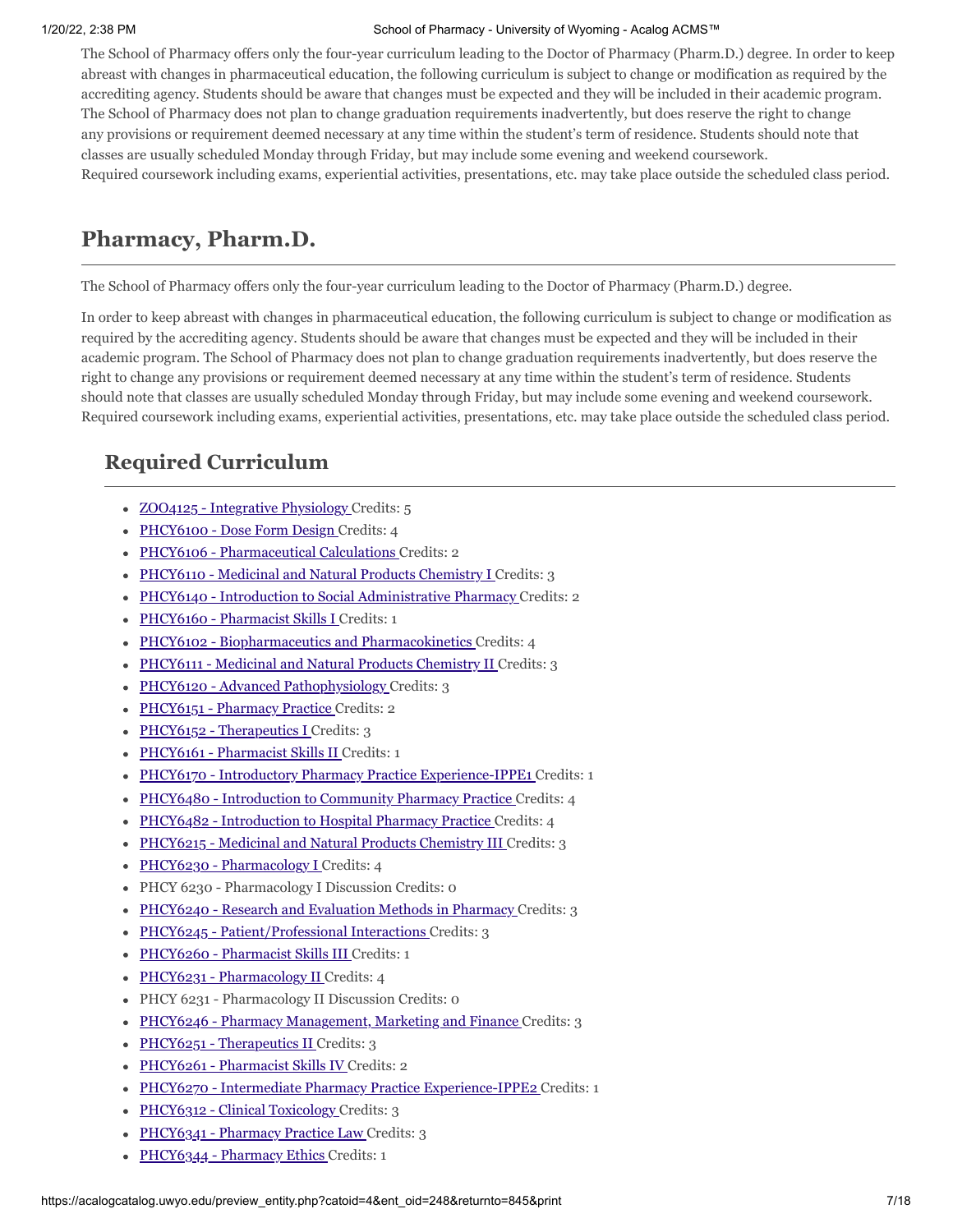- PHCY6350 Therapeutics III Credits: 4
- PHCY6357 Clinical Pharmacokinetics Credits: 2
- PHCY6360 Pharmacist Skills V Credits: 1
- PHCY6300 Sterile Products Credits: 2
- · PHCY6301 Sterile Products Laboratory Credits: 1
- PHCY6340 Health Care Policy and Advocacy Credits: 2
- PHCY6351 Therapeutics IV Credits: 4
- PHCY6353 Drug Literature Application Credits: 2
- PHCY6361 Pharmacist Skills VI Credits: 2
- PHCY6370 Advanced Pharmacy Practice Experience-IPPE3 Credits: 2
- PHCY6485 Reflective Learning in Pharmacy Credits: 1
- PHCY6470 Internal Medicine I Credits: 4
- PHCY6473 Ambulatory Pharmaceutical Care Credits: 4 (Students complete a second semester of either Internal Medicine or Ambulatory Care)
- PHCY6471 Internal Medicine II Credits: 4
- PHCY6474 Ambulatory Pharmacy Care II Credits: 4
- PHCY6481 Advanced Community Pharmacy Credits: 4
- PHCY6483 Advanced Institutional Pharmacy Credits: 4
- PHCY6465 Elective Rotation In: Credits: 4
- PHCY 6485 Reflective Learning in Pharmacy Credits: 3
- Students complete 7 hours of electives during the P1-P3 year.

# **Total Hours 146**

# **Fourth Year [PH4]:**

*Consists of nine experiential rotations of four credit hours each and three reflective learning weeks. Rotations are considered full-time. Students may not enroll in any other coursework concurrent with rotations. Consequently, all other coursework (107 credits) must be satisfactorily completed before enrollment in P4 coursework. Note: Students will be required to live in locations other than Laramie when enrolled in experiential rotations. Responsibility for living cost and travel arrangements associated with experimental rotations rests with the student. Students participating in all experimental activities will be required to have a vehicle or an acceptable approved alternative.*

Students must complete the following Core or Required Experiential Rotations (subject to change):

- PHCY6470 Internal Medicine I Credits: 4
- PHCY6473 Ambulatory Pharmaceutical Care Credits: 4
- PHCY6471 Internal Medicine II Credits: 4
- PHCY6474 Ambulatory Pharmacy Care II Credits: 4
- PHCY6481 Advanced Community Pharmacy Credits: 4
- PHCY6483 Advanced Institutional Pharmacy Credits: 4
- <span id="page-7-0"></span>• Plus 4 Elective Rotations ([PHCY 6465](#page-7-0))

# **Graduate Study**

The School of Pharmacy offers the Master of Science in Health Services Administration and the Master of Business Administration/Doctor of Pharmacy (M.B.A./Pharm.D.) dual degree.

# **Health Services Administration, M.S.**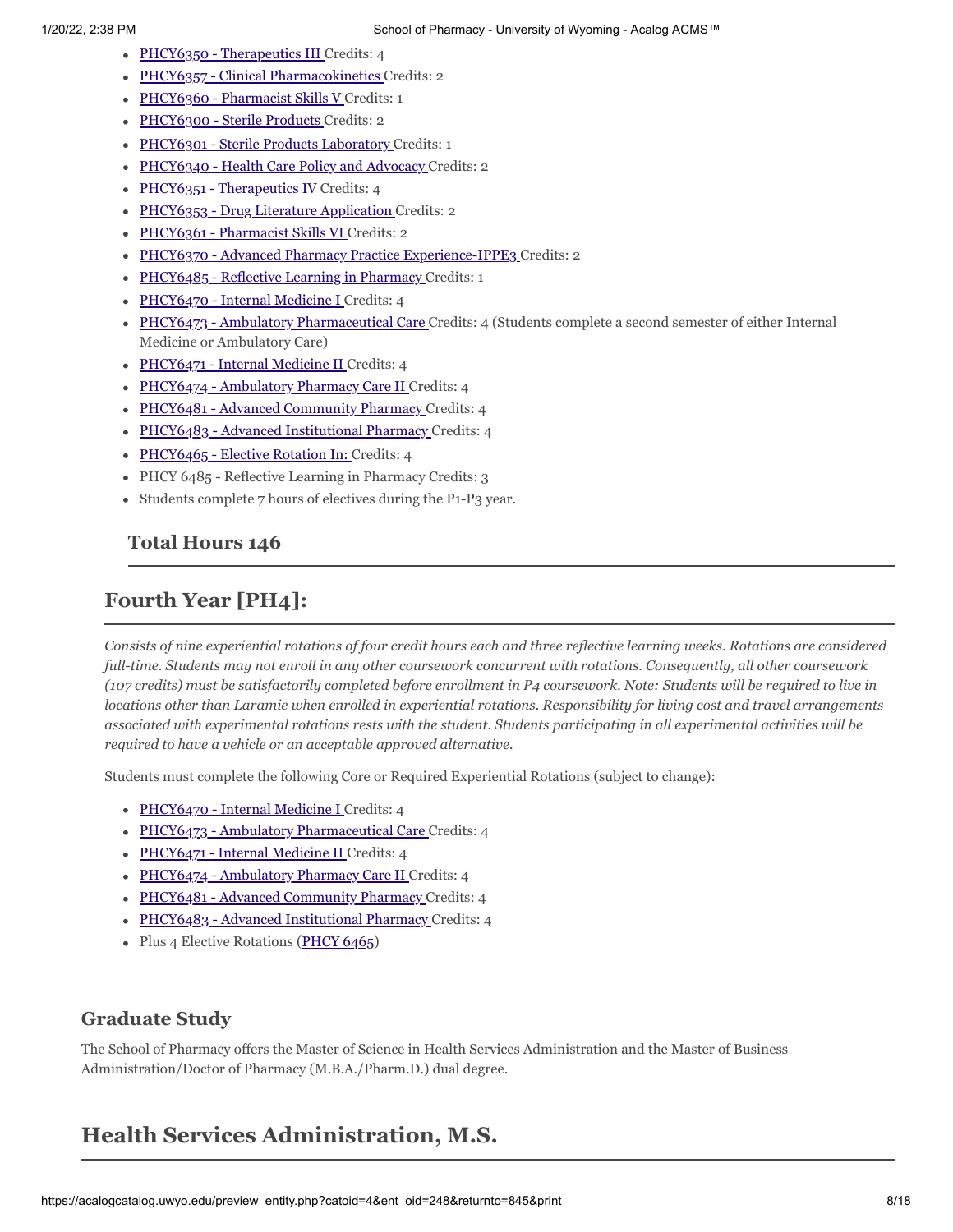The School of Pharmacy offers a Master of Science online degree in health services administration. This degree is geared toward new and mid-career practitioners including pharmacists, nurses, physicians, social workers, and other health care professionals who want to become department directors, patient safety coordinators and/or directors, regulatory compliance officers, clinical research associates, health outcomes researchers or take on leadership roles as advanced practice practitioners.

The program also benefits health care workers in fields such as management positions, pharmaceutical sales representatives, medical science liaisons and pharmacy technician educators as well as new clinical faculty at newly established pharmacy colleges.

Available nationwide the master's program is delivered via a mix of online self-study and online project-based coursework.

The program can be completed in two years of part-time study. Students must travel to the UW Laramie campus for two weekend seminars during the two-year program (based on travel restrictions during the pandemic this was held online). Graduates will be expected to complete 30 credit hours of coursework and pass a comprehensive final exam. Coursework will be completed over five consecutive semesters however students can take up to 6 years to complete the program.

A prospective student should have earned at least a bachelor's degree from a regionally accredited institution. To find out more about the application process please see the following website [www.uwyo.edu/pharmacy/online-ms-program](http://www.uwyo.edu/pharmacy/online-ms-program) or contact the Student Services Office.

#### **MS-HSA Curriculum Required Coursework for all tracks**

<span id="page-8-0"></span>[PHCY 5040 The Evolution of American Health](#page-8-0)

<span id="page-8-1"></span>[PHCY 5041 Health Services Administration Research Methods](#page-8-1)

<span id="page-8-2"></span>[PHCY 5042 Statistics for Health Services](#page-8-2)

<span id="page-8-3"></span>[PHCY 5043 Empirical Analysis for Health Services Administration](#page-8-3)

<span id="page-8-4"></span>[PHCY 5045 Health Services Administration Applied Research](#page-8-4)

<span id="page-8-5"></span>[PHCY 5046 Health Services Administration Seminar1](#page-8-5) (Initial)

<span id="page-8-6"></span>[PHCY 5046 Health Services Administration Seminar1](#page-8-6) (Final)

**Recommended courses for Biopharmaceutical Regulation & Compliance Group tracks**

<span id="page-8-7"></span>[PHCY 5241 Introduction to Biopharmaceutical Regulatory Compliance](#page-8-7)

<span id="page-8-8"></span>[PHCY 5242 The Food and Drug Administration](#page-8-8)

<span id="page-8-9"></span>[PHCY 5243 The Drug Enforcement Administration](#page-8-9)

<span id="page-8-10"></span>[PHCY 5244 State Regulations of Health Professions](#page-8-10)

#### <span id="page-8-11"></span>[PHCY 5245 Medicare and Medicaid](#page-8-11)

Biopharmaceutical Regulation & Compliance students choose specific tracks which have required courses as well as additional credits from other tracks for electives.

- Specialty Tracks through the Biopharmaceutical Regulatory Compliance Group
	- Biopharmaceutical Regulatory Compliance
	- Healthcare Risk Management
	- Forensic Pharmacy
	- Healthcare Policy Analysis
	- Biopharmaceutical Product Representation
	- Clinical Research Administration
	- Patient Safety Systems
	- Healthcare Security Systems
	- Healthcare Ethics & Equity

#### **Recommended courses for Health Institution Leadership Group**

#### <span id="page-8-12"></span>[PHCY 5441 Introduction to Health Leadership](#page-8-12)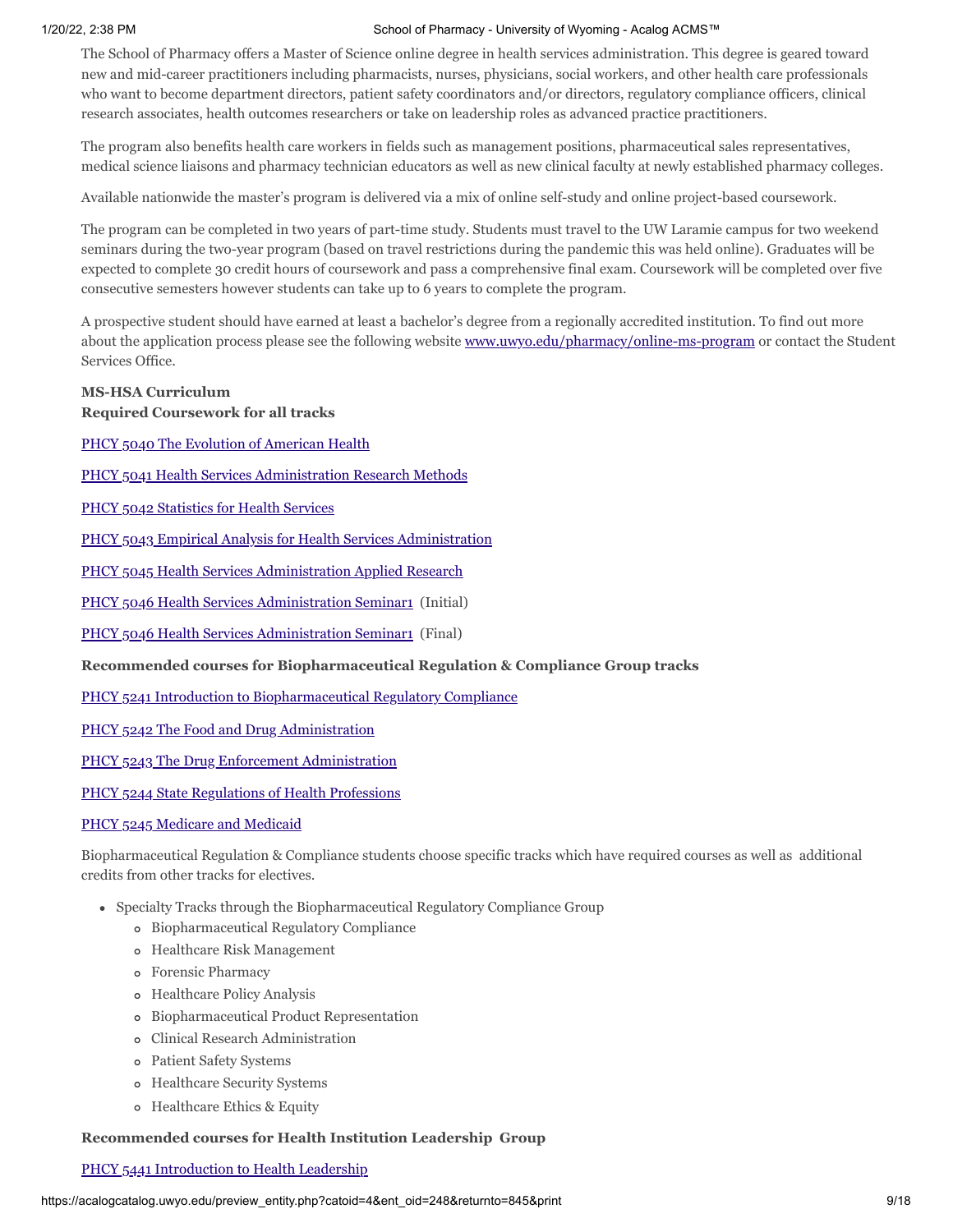#### <span id="page-9-0"></span>[PHCY 5442 Healthcare Financial Planning](#page-9-0)

### <span id="page-9-1"></span>[PHCY 5443 Healthcare Human Capital Plan](#page-9-1)

#### <span id="page-9-2"></span>[PHCY 5444 Healthcare Strategic Innovation](#page-9-2)

#### Healthcare

Health Institution Leadership students choose specific tracks which have required courses as well as 9 additional credits from other tracks or electives.

- Specialty Tracks through the Health Institution Leadership Group
	- Health Institution Leadership
	- Health Economics & Outcomes
	- Healthcare Quality & Improvement
	- Rural Healthcare Coordination
	- Geriatric Care Systems
	- Healthcare Entrepreneurism
	- Healthcare Financing
	- Health Information Technology
	- Healthcare Writing and Reporting

#### **Optional electives for all programs**

(Students can also choose to take a required course from a different track as an elective) Other courses as approved by advisor. Students can choose from other tracks or electives to maximize their interests and knowledge .A total of 30 credits are required for graduation

<span id="page-9-3"></span>[PHCY 5044 Preventing Fraud/Waste/Abuse](#page-9-3)

<span id="page-9-4"></span>[PHCY 5145 PBM Decisions](#page-9-4)

<span id="page-9-5"></span>[PHCY 5148 Health Economics and Policy](#page-9-5)

<span id="page-9-6"></span>[PHCY 5160 Graduate Problems Course](#page-9-6)

<span id="page-9-7"></span>[PHCY 5245 Medicare and Medicaid](#page-9-7)

PHCY 5246 Prescription Drug Costs

#### <span id="page-9-8"></span>[PHCY 5342 Healthcare Risk and Quality](#page-9-8)

PHCY Healthcare Information Systems

PHCY Biomedical Ethics

PHCY Epidemiology

## **Medical Laboratory Science**

**Aley Hall, UW-Casper, (307) 268-2753 FAX: (307) 268-2416 Web site:** [www.uwyo.edu/pharmacy/mls-program/index.html](http://www.uwyo.edu/pharmacy/mls-program/index.html) **Director:** Jed M. Doxtater, MS MLS (ASCP)<sup>CM</sup>

#### **Assistant Clinical Faculty:**

**JED M. DOXTATER,** B.S. University of Montana 2007; M.S. University of North Dakota 2013; Assistant Clinical Faculty of Medical Laboratory Science 2015.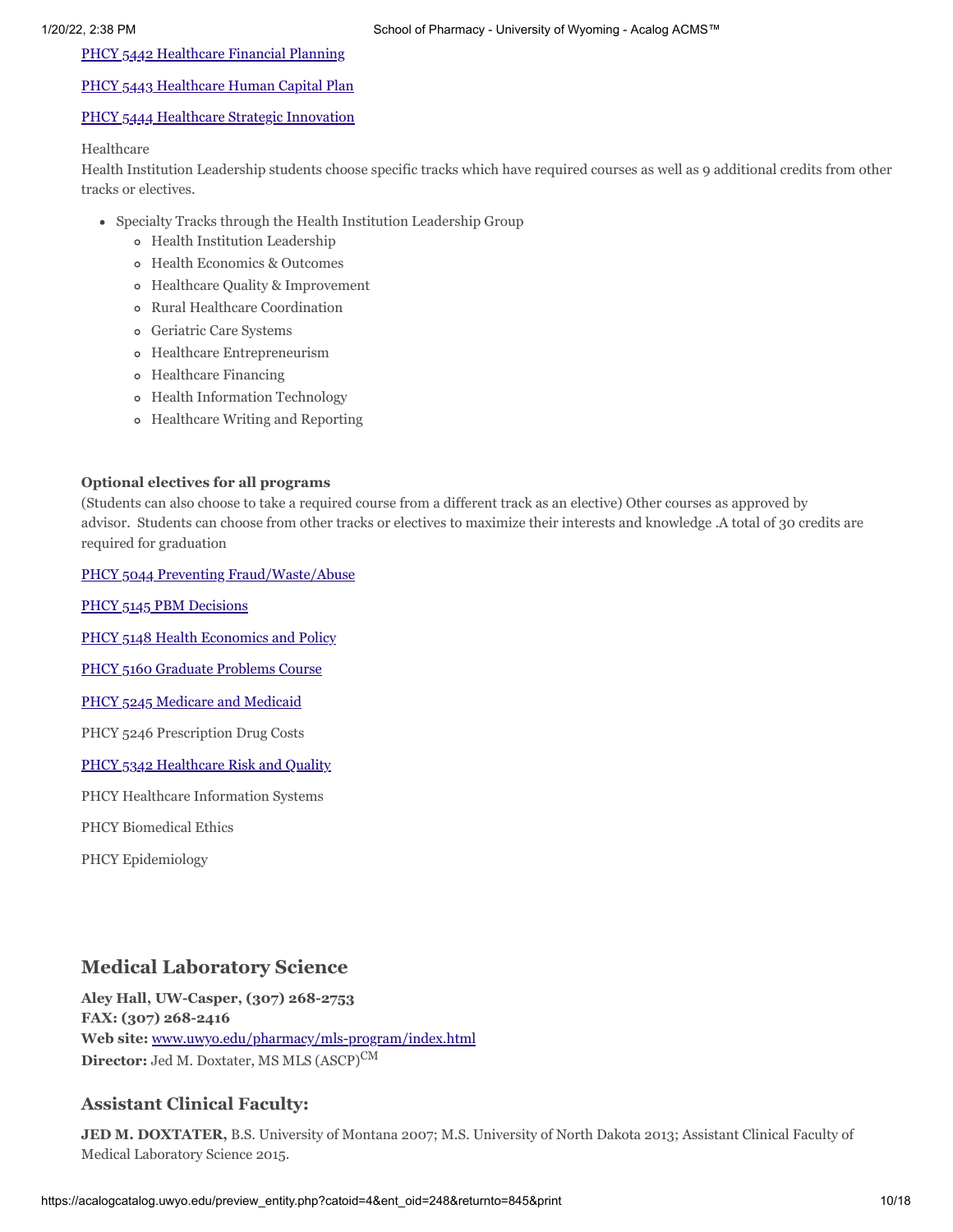### **Assistant Lecturer**

**CHARLIE P. CRUZ,** B.S. Lorma Colleges 1998; M.A. Don Mariano Marcos Memorial State University 2003; M.S. Lyceum of the Philippines University Batangas 2016; Ph.D. Saint Louis College 2014; Assistant Lecturer of Medical Laboratory Science 2016.

### **Mission and Goals**

The mission of the Bachelor of Science in Medical Laboratory Science program at the University of Wyoming-Casper is to educate, train, and produce highly competent, ethical professionals who are committed to lifelong learning. Curriculum is designed to prepare students to meet current and future workplace challenges and technological advancements in the profession.

### **Program Goals**

- 1. Provide education in accordance with the National Accrediting Agency for clinical Laboratory Sciences (NAACLS) standards for Medical Laboratory Science programs.
- 2. Provide students with adequate knowledge and background experience to successfully complete the national certification examination appropriate to their level of training.
- 3. Provide opportunity for students to develop skills in effective communication sufficient to serve the needs of patients, public, and other healthcare professionals.
- 4. Graduate well qualified Medical Laboratory Scientists who can function at a career entry level, and are prepared to meet the workforce needs of the state of Wyoming and the nation.
- 5. Provide students with professional role models so that they may develop and practice professional behaviors, attitudes and ethics necessary to work in, and promote the field of Medical Laboratory Science.
- 6. Periodically undergo program review to meet the diverse educational needs of students, accreditation standards and industry demands for qualified, skilled entry level practitioners.
- 7. Establish an advisory board of professionals, community partners and stakeholders for program development, evaluation and improvement.
- 8. Promote membership and active participation in professional societies.

### **Outcomes**

#### *Description of Entry Level Competencies of the Medical Laboratory Scientist*

At entry level, the medical laboratory scientist will possess the entry level competencies necessary to perform the full range of clinical laboratory tests in areas such as Clinical Chemistry, Hematology/Hemostasis, Immunology, Immunohematology/Transfusion medicine, Microbiology, Urine and Body Fluid Analysis and Laboratory Operations, and other emerging diagnostics, and will play a role in the development and evaluation of test systems and interpretive algorithms.

The medical laboratory scientist will have diverse responsibilities in areas of analysis and clinical decision making, regulatory compliance with applicable regulations, education, and quality assurance/performance improvement wherever laboratory testing is researched, developed or performed.

At entry level, the medical laboratory scientist will have the following basic knowledge and skills in:

- Application of safety and governmental regulations and standards as applied to clinical laboratory science;
- Principles and practices of professional conduct and the significance of continuing professional development;
- Communications sufficient to serve the needs of patients, the public and members of the health care team;
- Principles and practices of administration and supervision as applied to clinical laboratory science;
- Educational methodologies and terminology sufficient to train/educate users and providers of laboratory services;
- Principles and practices of clinical study design, implementation and dissemination of results;
- Theoretical knowledge and technical skills of concepts relating to all content areas required by NAACLS, including Clinical Chemistry, Hematology/Hemostasis, Immunology, Immunohematology, Microbiology, Urine and Body Fluid Analysis, Laboratory Operations and biohazard and safety.

### **Accreditation**

The Medical Laboratory Science Program at the University of Wyoming is accredited by the National Accrediting Agency for Clinical Laboratory Sciences (NAACLS). Accreditation is a process of external peer review in which an agency grants public recognition to a program of study or an institution that meets established qualification and educational standards. Participation in the accreditation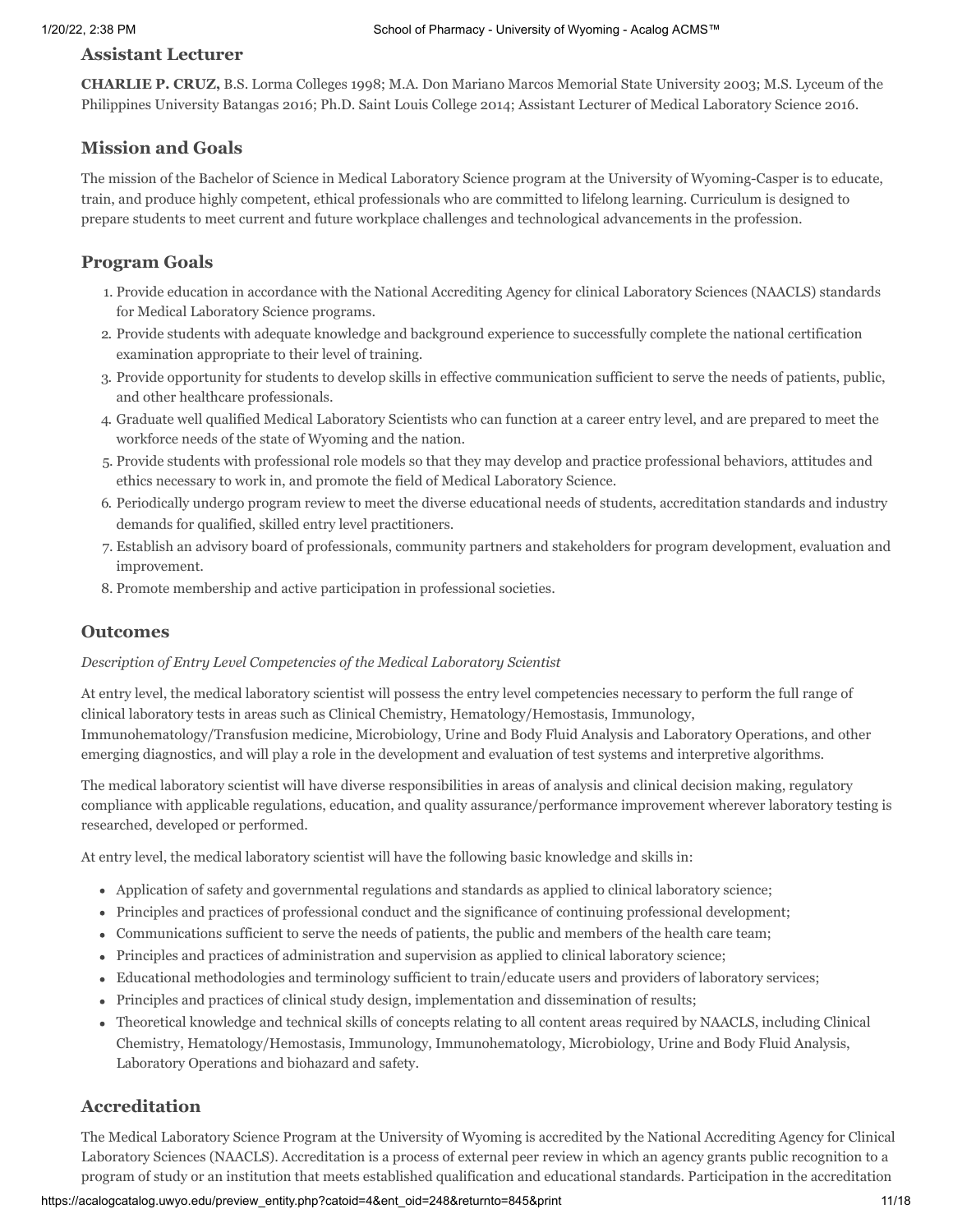process is voluntary since there is not a legal requirement for specialized programs and institutions to participate. However, when students complete a NAACLS accredited program them become eligible to sit for national certification examinations for the profession.

The National Accrediting Agency for Clinical Laboratory Sciences (NAACLS) is a nonprofit organization that independently accredits medical technologist (MLS), clinical laboratory technician/medical laboratory technician (CLT/MLT), histotechnologist (HTL), histologic technician (HT), pathologists' assistant (Path Asst), diagnostic molecular scientist (DMS) and cytogenetic technology (CT), Phlebotomist (PBT), and clinical assistant (CA) educational programs.

#### *Contract information:*

National Accrediting Agency for Clinical Laboratory Sciences, 5600 North River Road, Suite 720, Rosemont, IL 60018-5119

### [http://www.naacls.org](http://www.naacls.org/)

### **Prerequisites for Admission to the MLS Professional Program**

Students must meet the following minimum criteria to be considered for Admitted Major status:

- Completion of the Casper College A.S. degree in MLT within 5 years or B.S. degree in a related science.
- Minimum grade point average (GPA) of 2.000 on all course work transferred into the University of Wyoming at Casper from other academic institutions.
- Successful completion of the Medical Laboratory Technician BOC exam is preferred. Students that have not completed the BOC may be admitted with MLS program directors approval.
- Students admitted to the program that do not hold an A.S. in MLT or a B.S. in a related science may be required to complete the University of Wyoming University Studies program in addition to the basic requirements for the Bachelor of Science in Medical Laboratory Science degree. See the current requirements at <http://www.uwyo.edu/unst/>

## **Applying for Admission to MLS Professional Program**

Students may enter the MLS professional program in the fall or spring semester of their junior year. Application for the program must be submitted to the MLS program director before finals week of the first semester the student has declared the MLS major and is enrolled in a MLS course.

Prior to participating in the enrichment experiences, students will be subject to that agency's requirements for a background check, drug testing and/or drug abuse prevention policies. Students are then subject to the random drug testing policy of that agency. These background checks are routinely required by schools, hospitals, and other agencies that participate in on-site training. Background check should be obtained from Viewpoint screening [\(https://www.viewpointscreening.com/uwyo\)](https://www.viewpointscreening.com/uwyo). The Casper College MLT background check is a valid substitute if final semester of MLS program falls within 1 year of check.

After completion and submission of the program application, the student must schedule an interview with the program director for an evaluation for acceptance to the MLS program. Interviews must be completed before the student enrolls in the succeeding semester of coursework. It is the students' responsibility to complete and submit applications, and to schedule an interview with the MLS program director by the due dates.

Students are required to complete an observational enrichment experience during the final MLS semester. This observational experience is designed to demonstrate advanced concepts and topics presented in the MLS curriculum, in a practical setting.

The MLS program will provide documentation requirements, as each site may have different requirements for participation (e.g. vaccination records, HIPPA training, safety training, background check/drug screen etc.). If a student finds an appropriate observational enrichment experience outside of the opportunities available through the MLS program, the student must communicate the site to the MLS program director for approval. It will be the responsibility of the student to arrange the experience with the appropriate site personnel/HR, and program director to ensure all required documentation is provided.

Liability insurance will be required for students entering their senior year coursework. Liability insurance is provided through the University of Wyoming at a cost of \$13.00/year to the student.

*Health Requirements:* The student must provide proof of health insurance and Hepatitis B vaccination (or declination) to participate in on-campus student laboratory sessions. Hepatitis B vaccinations are available on the UW-C campus at student health, or at the county health department for a small fee. Other health records may be required to participate in enrichment activities including MMR, Tetanus, drug screen, and background check/drug screen.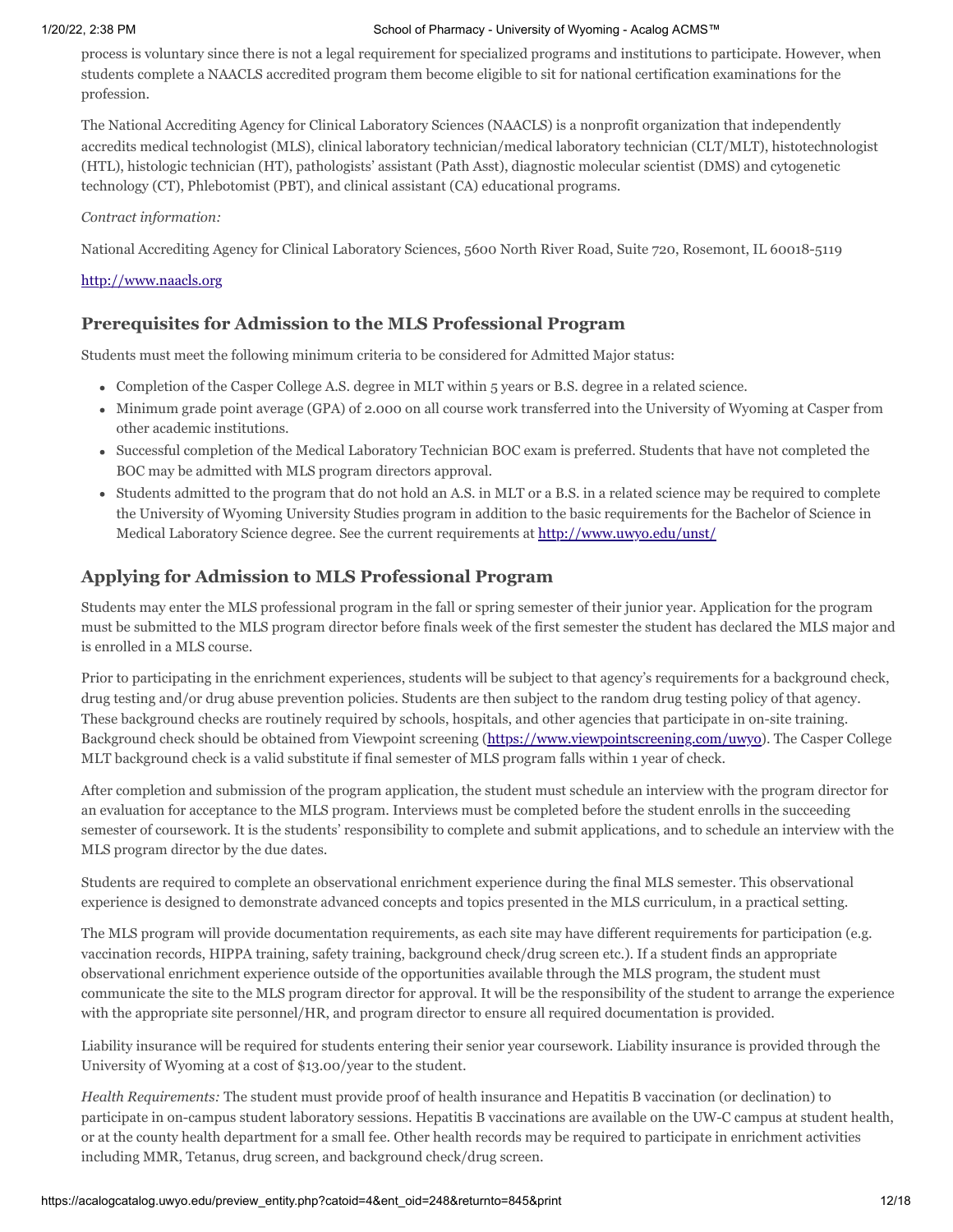### **Essential Functions**

Applicants must meet certain essential functions as defined by NAACLS. If you feel that you do not meet these essential functions, careful consideration should be made and advisement received before entering the MLS Program. Essential functions are the abilities and essential functions that a student must be able to perform to be successful in the learning experiences and completion of the program.

#### **Observational Requirements**

The MLS student must be able to:

- Observe laboratory demonstrations in which biologicals are tested for their biochemical, hematological, immunological, microbiological, and histochemical components.
- Characterize the color, odor, clarity, and viscosity of biologicals, reagents or chemical reaction products.
- Employ a clinical grade binocular microscope to discriminate among the structural and color (hue, shading, and intensity) differences of microscopic specimens.
- Read and comprehend text, numbers, and graphs displayed in print and on a video monitor.

#### **Movement Requirements**

The MLS student must be able to:

- Move freely and safely about a laboratory.
- Reach laboratory bench-tops and shelves, patients lying in hospital beds or patients seated in specimen collection furniture.
- Travel to numerous clinical laboratory sites for practical experience.
- Perform moderately taxing continuous physical work, often requiring prolonged sitting, over several hours.
- Maneuver phlebotomy and culture acquisition equipment to safely collect valid laboratory specimens from patients.
- Control laboratory equipment (i.e., pipettes, inoculating loops, test tubes) and adjust instruments to perform laboratory procedures.
- Use an electronic keyboard to operate laboratory instruments and to calculate, record, evaluate, and transmit laboratory information.
- Perform fine hand manipulations with dexterity.

#### **Communication Requirements**

The MLS student must be able to:

- Read and comprehend technical and professional materials.
- Follow verbal and written instructions in order to correctly and independently perform laboratory test procedures.
- Clearly instruct patients prior to specimen collection.
- Effectively, confidentially and sensitively converse with patients regarding laboratory tests.
- Communicate with faculty members, fellow students, staff, and other health care professionals verbally and in a recorded format.
- Independently prepare papers, prepare laboratory reports, and take paper, computer, and laboratory practical examinations.

#### **Behavioral Requirements**

The MLS student must:

- Be able to manage the use of time and be able to systematize actions in order to complete professional and technical tasks within realistic constraints.
- Possess the emotional health necessary to effectively employ intellect and exercise appropriate judgment.
- Be able to provide professional and technical services while experiencing the stresses of task-related uncertainty and a distracting environment.
- Be flexible and creative and adapt to professional and technical change.
- Recognize potentially hazardous materials, equipment, and situation and proceed safely in order to minimize risk of injury to patients, self, and nearby individuals.
- Adapt to working with unpleasant biologicals.
- Support and promote the activities of fellow students and of health care professionals.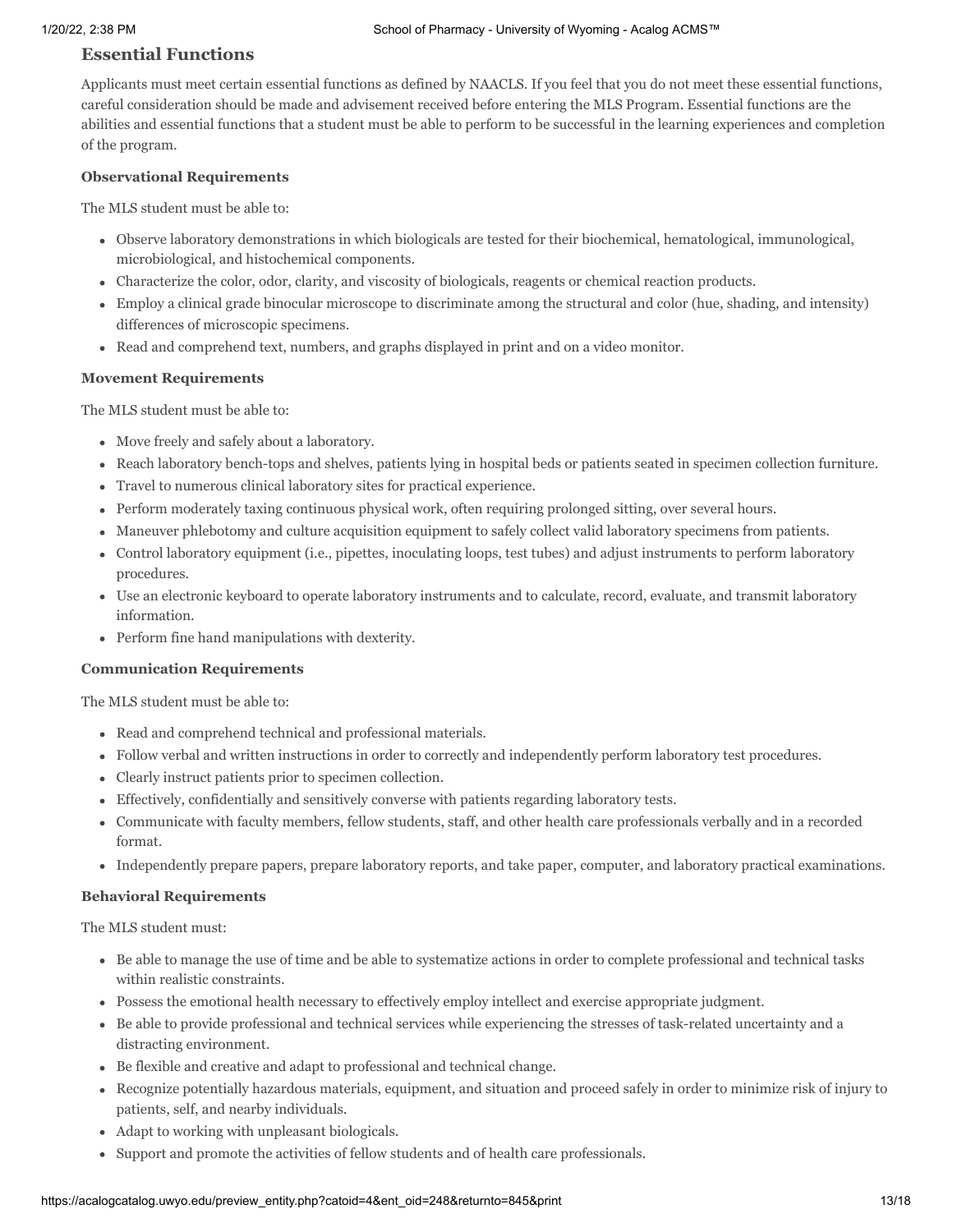- Realize that the promotion of peers helps furnish a team approach to learning, task completion, problem solving and patient care.
- Be honest, compassionate, ethical and responsible.

# **Request for Accommodation**

All students are held to the same academic and technical standards. Applicants/students with disabilities seeking accommodation must discuss their disability and accommodation needs with the University Disability Support Services ([udss@uwyo.edu](mailto:udss@uwyo.edu) or (307) 766-6189; TTY: (307) 766-3073). If appropriate and upon request and registration of the applicant, a reasonable accommodation will be made consistent with University of Wyoming guidelines.

# **Medical Laboratory Science, B.S.**

The program requires 129 credit hours total, with 60 credit hours obtained in the junior/senior years to graduate. Students must complete a minimum of 42 upper division hours, 30 of which must be earned from the University of Wyoming.

# **Requirements**

# **Lower-Division Requirements**

MLTK and PEAC courses are available through an articulation agreement with Casper College **and can be taken only through Casper College.** Students are responsible for fulfilling all University Studies requirements. The articulation [agreement, with a proposed semester-by-semester sequence, is available at: http://www.uwyo.edu/acadaffairs/degree](http://www.uwyo.edu/acadaffairs/degree-plans/_files/2p2/cc_uw_medical-laboratory-science_bs.pdf)plans/\_files/2p2/cc\_uw\_medical-laboratory-science\_bs.pdf.

- MATH1400 College Algebra Credits: 3
- LIFE1010 General Biology Credits: 4 (Casper College equivalent: BIOL 1010)
- MICR2021 General Microbiology Credits: 4 **OR**
- MOLB2021 General Microbiology Credits: 4 (Casper College equivalent: MOLB 2210)
- CHEM1020 General Chemistry I Credits: 4 (Casper College equivalent: CHEM 1025 & CHEM 1028)
- CHEM1030 General Chemistry II Credits: 4
- CHEM2300 Introductory Organic Chemistry Credits: 4
- STAT2050 Fundamentals of Statistics Credits: 4
- PEAC xxxx: Online Activity Credits: 1
- MLTK 1500 Hematology Credits: 3
- MLTK 1600 Clinical Immunohematology Credits: 3
- MLTK 1700 Microscopy: UA Body Fluids Credits: 2
- MLTK 2600 Clinical Microbiology I Credits: 2
- MLTK 2500 Clinical Chemistry Credits: 3
- MLTK 2650 Clinical Microbiology II Credits: 2
- MLTK 2700 Immunology Credits: 4
- MLTK 2971 Clinical Practicum: Hematology Credits: 2
- MLTK 2972 Clinical Practicum: Chemistry Credits: 2
- MLTK 2973 Clinical Practicum: Immunohematology Credits: 2
- MLTK 2974 Clinical Practicum: Microbiology Credits: 2
- MLTK 2976 Clinical Practicum: Serology Credits: 1
- MLTK 2977 Clinical Practicum: UA / Body Fluids Credits: 1
- MLTK 2978 MLT Professionalism Credits: 1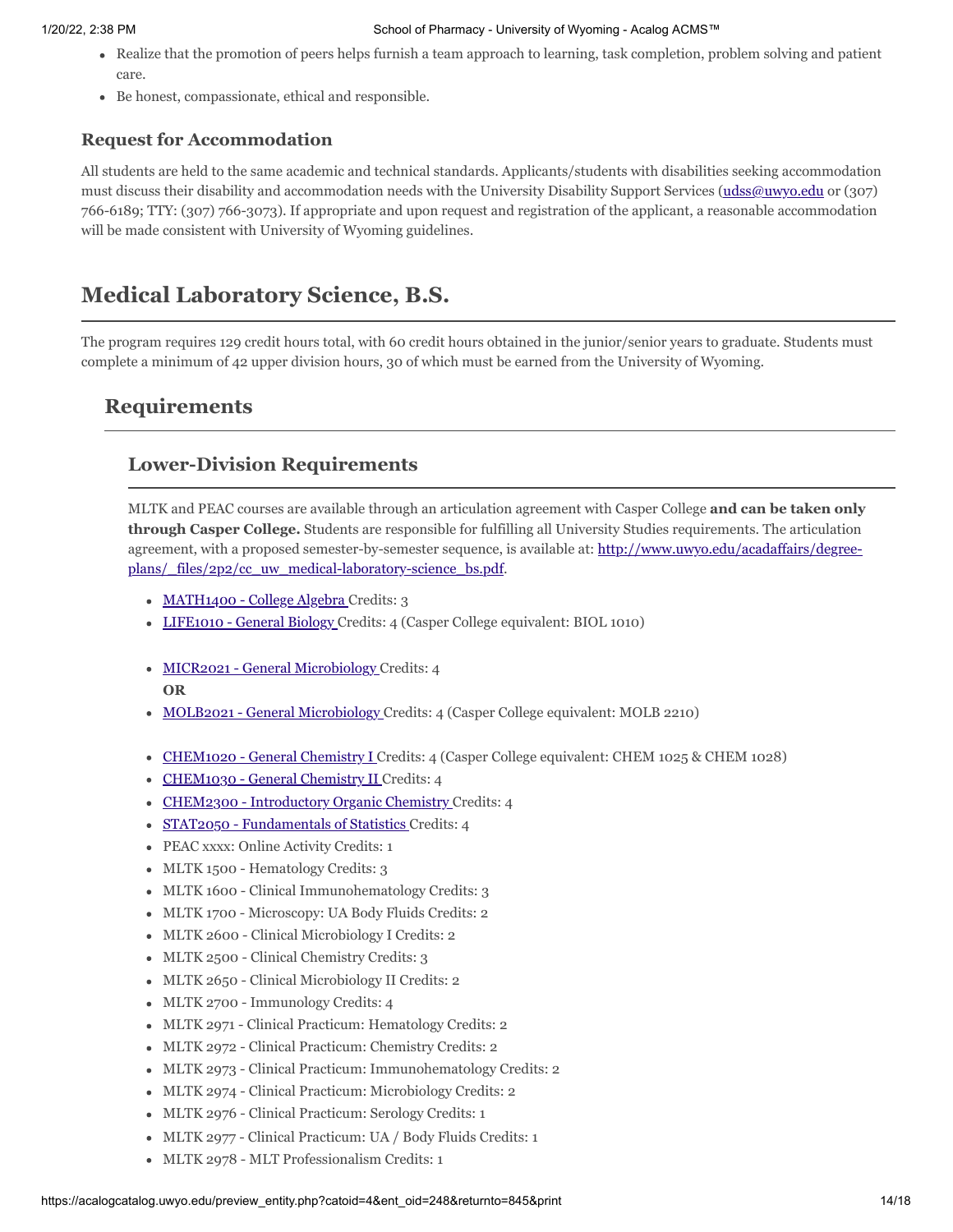- MLTK 2800 Clinical Pathophysiology Credits: 4
- MLTK 1800 Principles of Phlebotomy Credits: 3

### **One of the Following 3-Credit Options:**

- SOC1000 Sociological Principles Credits: 3
- PSYC1000 General Psychology Credits: 3
- ANTH1200 Introduction to Cultural Anthropology Credits: 3 (USP-H)

### **Upper-Division Requirements**

Upper-division courses required to complete the Bachelor of Science in Medical Laboratory Science (**All MLSK courses are only available through UW-Casper.**):

- LIFE3050 Genetics Credits: 4
- LIFE3600 Cell Biology Credits: 4
- MOLB3000 Introduction to Molecular Biology Credits: 3
- MOLB3610 Principles of Biochemistry Credits: 4
- Upper-division electives Credits: 7 (consult your academic advisor)
- MLSK4840 Laboratory Education Methodology Credits: 1
- MLSK4850 Clinical Research Design Credits: 2
- MLSK4860 Laborator y Management Credits: 3 (USP-COM3)
- MLSK4870 Advanced Clinical Chemistry Credits: 4
- MLSK4880 Advanced Hematology: Erythrocytes Credits: 2
- MLSK4981 Advanced Clinical Practicum Credits: 3
- MLSK4982 Advanced Clinical Practicum Credits: 3
- MLSK4983 Advanced Clinical Practicum Credits: 3
- MLSK4984 Advanced Clinical Practicum- Microbiology Credits: 3
- MLSK4890 Professional Career Paths and Review Credits: 2

# **Upper Division Elective Credit Hours**

Seven upper division elective credit hours must be completed in the student's junior or senior year. These credits must be 3000 and above, and achieved through online outreach or on campus courses. A list of courses that are acceptable to fulfil this requirement can be made available to the student. If a course is in question, it is highly suggested to the student to contact the UW-C advising department or the MLS program director for requirement fulfillment confirmation.

# **Enrichment Rotations and Laboratory Sessions**

The final semester of the student's senior year is comprised of didactic material being delivered in an online hybrid manner, supplemented with on campus lab sessions at the UW-Casper campus. These lab sessions will be accompanied by an observational enrichment rotation at a clinical site. This enrichment rotation will allow for the observation of advanced methodologies in a practical environment. It will be the students' responsibility for all travel and housing costs associated with the advanced clinical practicum courses.

# **Probation**

Students who do not meet the minimum grade requirements stated above for MLSK course work will be placed on probation. In this period of time, students will be allowed to continue in the program under supervision, but will submit a petition which is an individualized plan of study for the next semester that is developed by the student in agreement with and signed by an academic advisor. All completed MLSK courses that fail to meet minimum grade requirements (C or 2.000 or better) must be repeated by the student. Students shall not be allowed to progress to the final semester until all courses in the previous semesters are successfully completed and a GPA of 2.000 is obtained.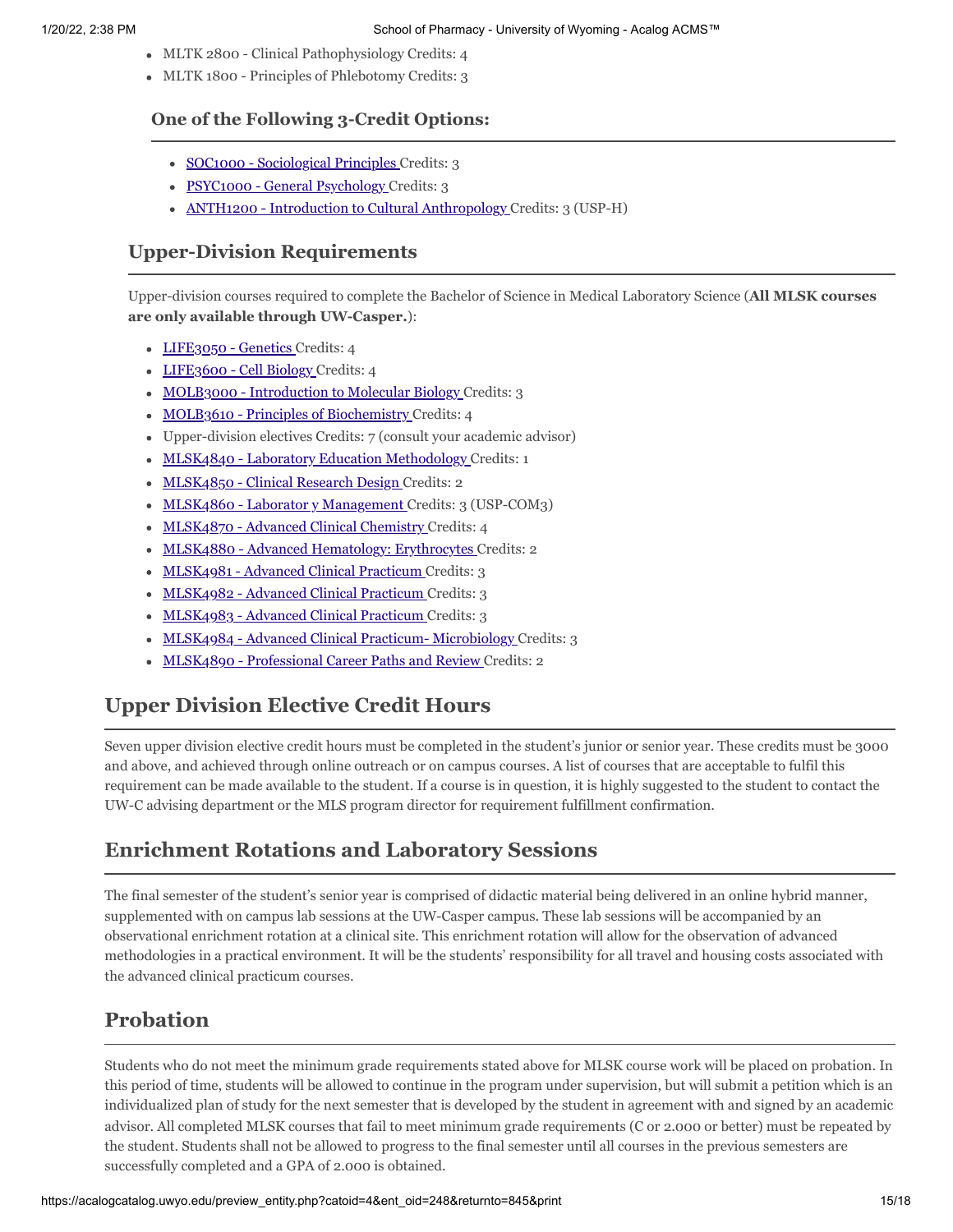### **Programs**

#### **Major**

• [Medical Laboratory Science, B.S.](https://acalogcatalog.uwyo.edu/preview_program.php?catoid=4&poid=1371)

#### **Graduate**

- [Health Services Administration, M.S.](https://acalogcatalog.uwyo.edu/preview_program.php?catoid=4&poid=1369)
- [Pharmacy, M.B.A./Pharm.D.](https://acalogcatalog.uwyo.edu/preview_program.php?catoid=4&poid=1370)
- [Pharmacy, Pharm.D.](https://acalogcatalog.uwyo.edu/preview_program.php?catoid=4&poid=1368)

#### **Other Programs**

• [Preprofessional Program \(PPCY\)](https://acalogcatalog.uwyo.edu/preview_program.php?catoid=4&poid=1458)

### **Courses**

- PHCY1101 First-Year Seminar
- PHCY3450 Foundational Pathophysiology
- PHCY4160 Problems in Pharmacy
- PHCY4170 Pharmacy Seminar
- PHCY4210 Regulating Dangerous Drug Use
- PHCY4240 Pharmaceutical Homicide
- PHCY4470 Fundamentals of Pharmacology
- PHCY4670 Medication Malpractice
- PHCY5040 The Evolution of American Health
- PHCY5041 Health Services Administration Research Methods
- PHCY5042 Statistics for Health Services
- PHCY5043 Empirical Analysis for Health Services Administration
- PHCY5044 Preventing Fraud/Waste/Abuse
- PHCY5045 Health Services Administration Applied Research
- PHCY5046 Health Services Administration Seminar1
- PHCY5141 Introduction to Health Economics and Outcomes
- PHCY5142 Health Economic Decision Analysis
- PHCY5143 Comparative Effectiveness Research
- PHCY5144 Patient Reported Outcomes
- PHCY5145 PBM Decisions
- PHCY5146 HEOR Data Analytics
- PHCY5147 HEOR Data Analystics
- PHCY5148 Health Economics and Policy
- PHCY5160 Graduate Problems Course
- PHCY5210 Regulating Dangerous Drug Use
- PHCY5240 Pharmaceutical Homicide
- PHCY5241 Introduction to Biopharmaceutical Regulatory Compliance
- PHCY5242 The Food and Drug Administration
- PHCY5243 The Drug Enforcement Administration
- PHCY5244 State Regulations of Health Professions
- PHCY5245 Medicare and Medicaid
- PHCY5341 Introduction to Healthcare Quality
- PHCY5342 Healthcare Risk and Quality
- PHCY5343 Advanced Topics in Healthcare Quality
- PHCY5441 Introduction to Health Leadership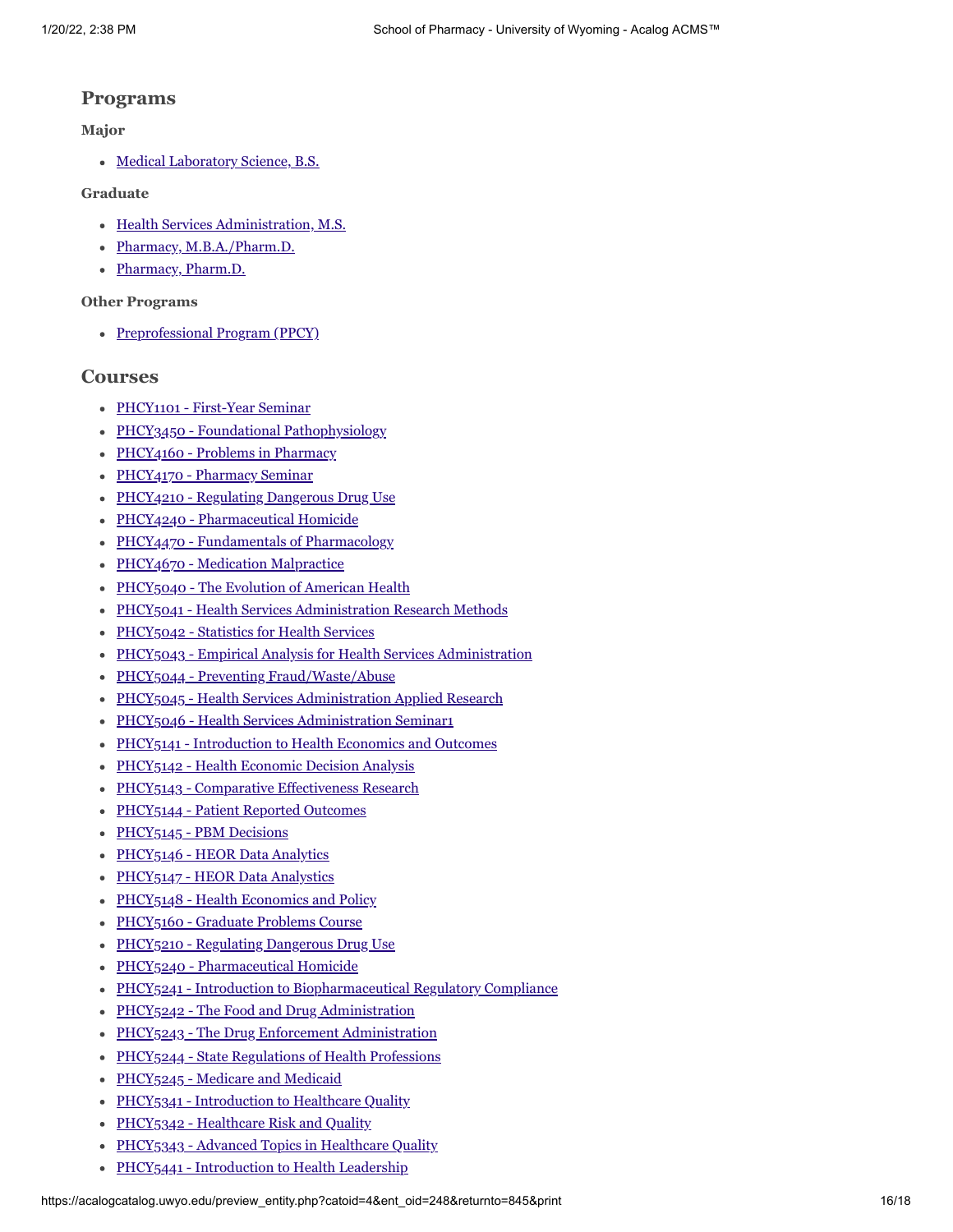- PHCY5442 Healthcare Financial Planning
- PHCY5443 Healthcare Human Capital Plan
- PHCY5444 Healthcare Strategic Innovation
- PHCY5541 Introduction to Biopharmaceutical Marketing and Production
- PHCY5550 Advanced Cardiovascular Physiology and Pharmacology
- PHCY5660 Health Care Law
- PHCY5670 Medication Malpractice
- PHCY5887 Molecular Neuropharmacology
- PHCY5920 Agents for Diagnostic Imaging
- PHCY6040 Post-Graduate Career Planning
- PHCY6051 Topics in Illicit Drugs
- PHCY6052 Geriatric Pharmacotherapy
- PHCY6053 Biotechnology
- PHCY6100 Dose Form Design
- PHCY6102 Biopharmaceutics and Pharmacokinetics
- PHCY6106 Pharmaceutical Calculations
- PHCY6110 Medicinal and Natural Products Chemistry I
- PHCY6111 Medicinal and Natural Products Chemistry II
- PHCY6120 Advanced Pathophysiology
- PHCY6140 Introduction to Social Administrative Pharmacy
- PHCY6151 Pharmacy Practice
- PHCY6152 Therapeutics I
- PHCY6160 Pharmacist Skills I
- PHCY6161 Pharmacist Skills II
- PHCY6170 Introductory Pharmacy Practice Experience-IPPE1
- PHCY6215 Medicinal and Natural Products Chemistry III
- PHCY6230 Pharmacology I
- PHCY6231 Pharmacology II
- PHCY6240 Research and Evaluation Methods in Pharmacy
- PHCY6241 Organizational and Societal Issues Within the Health Care System
- PHCY6245 Patient/Professional Interactions
- PHCY6246 Pharmacy Management, Marketing and Finance
- PHCY6250 Drug Literature Evaluation
- PHCY6251 Therapeutics II
- PHCY6260 Pharmacist Skills III
- PHCY6261 Pharmacist Skills IV
- PHCY6270 Intermediate Pharmacy Practice Experience-IPPE2
- PHCY6280 Seminar: Pharmacy Ethics
- PHCY6281 Pharmacy Research Ethics
- PHCY6300 Sterile Products
- PHCY6301 Sterile Products Laboratory
- PHCY6312 Clinical Toxicology
- PHCY6340 Health Care Policy and Advocacy
- PHCY6341 Pharmacy Practice Law
- PHCY6342 Pharmacy Administration
- PHCY6343 Methods for Population Health
- PHCY6344 Pharmacy Ethics
- PHCY6350 Therapeutics III
- PHCY6351 Therapeutics IV
- PHCY6353 Drug Literature Application
- PHCY6356 Physical Assessment in the Evaluation of Drug Therapy